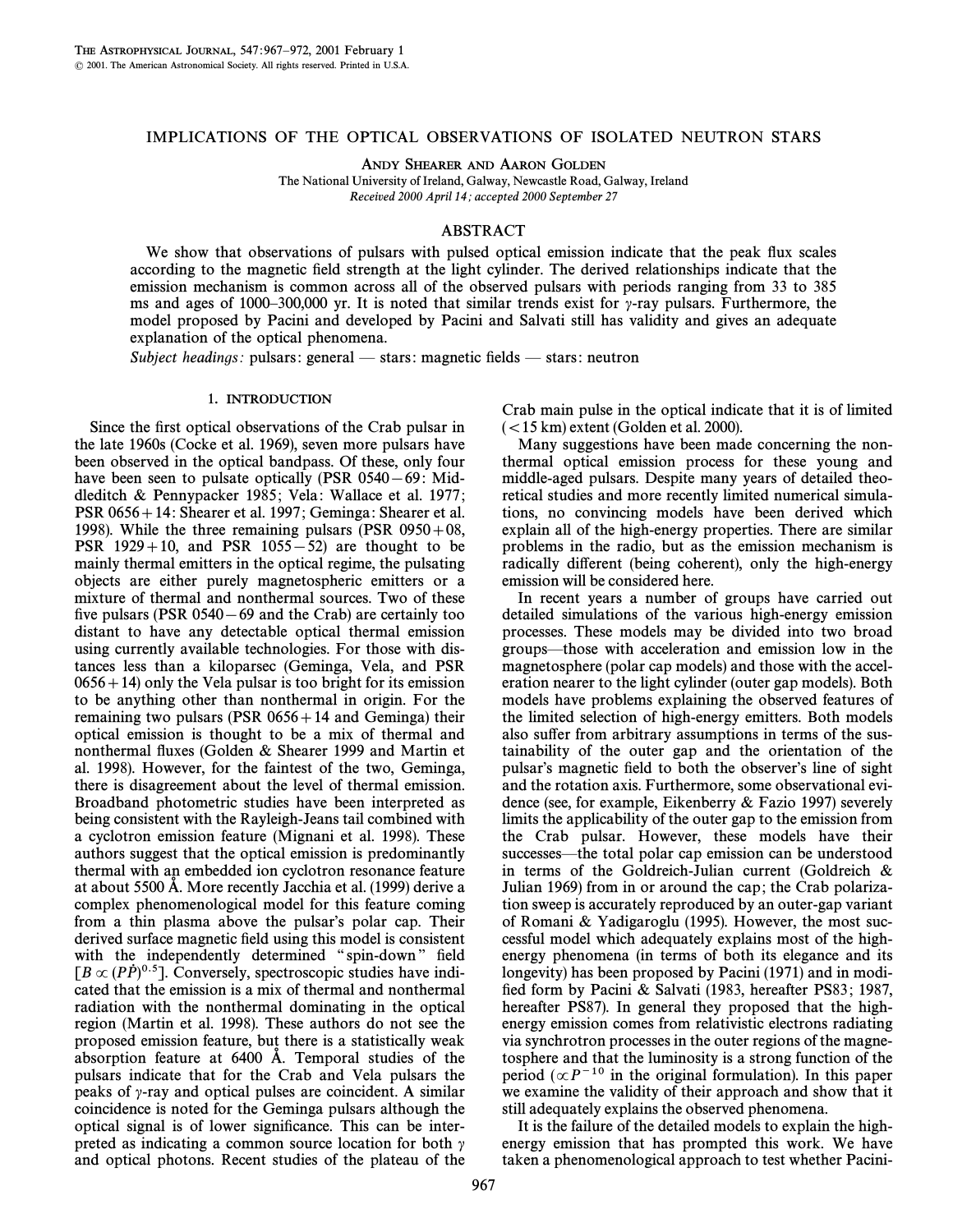TABLE 1 MAIN CHARACTERISTICS OF OPTICAL PULSARS

|                        | D       |      |                               | $log$ AGE | $B_{S}$ | $B_{\rm LC}$ | <b>OPTICAL LUMINOSITY</b><br>$(\mu$ crab) |                     | <b>SPECTRAL INDEX</b> | <b>CUTOFF</b> |
|------------------------|---------|------|-------------------------------|-----------|---------|--------------|-------------------------------------------|---------------------|-----------------------|---------------|
| <b>NAME</b>            | (kpc)   | (ms) | $(10^{-14} \text{ s s}^{-1})$ | (yr)      | (log G) | (log G)      | Integrated                                | Peak                | AT 4500 Å             | (A)           |
| $Crab$                 |         | 33   | 42                            | 3.09      | 12.6    | 6.1          | 10 <sup>6</sup>                           | 10 <sup>6</sup>     | $-0.11$               | 15000(?)      |
| Vela                   | 0.5     | 89   | 11                            | 4.11      | 12.5    | 4.8          | 27                                        | 21                  | 0.2                   | 6500(?)       |
| PSR $0545 - 69$        | 49      | 50   | 40                            | 3.20      | 12.7    | 5.7          | $1.1 \times 10^{6}$                       | $1.4 \times 10^{5}$ | 0.2                   | >7000         |
| <b>PSR</b> $0656 + 14$ | 0.25(?) | 385  | 1.2                           | 5.50      | 12.7    | 3.0          | 1.8                                       | 0.3                 | 1.3                   | > 8000        |
| <b>PSR</b> $0633 + 17$ | 0.16    | 237  | 1.2                           | 4.99      | 12.2    | 3.2          | 0.3                                       | 0.1                 | 1.9                   | > 8000        |

NOTE.— $B_s$  and  $B_{LC}$ , the magnetic field at the canonical surface and the transverse magnetic field at the light cylinder, respectively.

type scaling is still applicable. Our approach has been to try to restrict the effects of geometry by taking the peak luminosity as a scaling parameter rather than the total luminosity. In this regard we are removing the duty cycle term from PS87. It is our opinion that to first order the peak emission represents the local power density along the observer's line of sight and hence reflects more accurately emission processes within a pulsar's magnetosphere. Previous work in this area (see, for example, Goldoni et al. 1995) looked at the total efficiency and spectral index and found no reasonable correlation with standard pulsar parameters—age, period, and spin-down rate. Their work was hampered by not including geometry and being restricted to the three then known pulsed optical emitters. Since then the number of pulsars with observed pulsed optical emission has increased to five.

### 2. THE PHENOMENOLOGY OF MAGNETOSPHERIC EMISSION

The three optically brightest pulsars (Crab, Vela, and PSR  $0540-69$ ) are also among the youngest. However, all these pulsars have very different pulse shapes, resulting in a very different ratio between the integrated flux and the peak flux. In this work we will use the peak emission as the primary flux parameter. A number of definitions can exist for this, and in this context we have taken the 95%-95% level of the primary pulse. To first order, this correlates well with the luminosity per pulse divided by the full width at half-maximum (FWHM). For the Crab pulsar the cusp is effectively flat over this region (Golden et al. 2000). The FWHM can be considered to scale with the pulsar duty cycle. Our proposition is that the peak flux represents the local power density within the emitting region with minimal e†ects from geometrical considerations such as observer line of sight and magnetic and rotational axis orientation. Table 1 shows the basic parameters for these objects including the peak emission (taken as the emission in the 95%-95% portion of the largest peak). Their distances imply that the thermal emission should be low, in all cases less than 1% of the observed emission, and any such contribution is negligible.

Of all the optical pulsars, Geminga is perhaps the most controversial. Early observations (Halpern & Tytler 1988 and Bignami et al. 1988) indicated that Geminga was an  $\approx 25.5m_V$  object. Subsequent observations including HST photometry appeared to support a thermal origin for the optical photons, albeit requiring a cyclotron resonance feature in the optical (Mignani et al. 1998). The high-speed optical observations of Shearer et al. (1998) combined with spectroscopic observations (Martin et al. 1998) contrast with this view. Figures 1 and 2 show how this apparent contradiction could have arisen. Figure 1, based upon data from Mignani et al. (1998) shows the integrated photometry. It is possible to fit a blackbody Rayleigh-Jeans tail through this, but only with the fitting of a cyclotron resonance emission feature at about 5500 A. Figure 2, however, shows the same points plotted on top of the Mignani et al. (1998) spectra, where we have also included the pulsed B point (Shearer et al. 1998). All the data points are consistent within their error bars. This combined data set indicates a fairly steep spectrum (with spectral index of 1.9) consistent with magnetospheric emission and a weak thermal component, without the requirement for a cyclotron feature. It was on the basis of these results that Golden & Shearer (1999) were able to give an upper limit of  $R_{\infty}$  of about 10 km, by considering the upper limits to the unpulsed fraction of the optical emission from Geminga as an upper limit for the thermal emission. A simpler view is that the soft X-ray and EUV data are predominantly thermal emission with a magnetospheric component becoming dominant at about 3500 A. Figure 3 illustrates this with the thermal and magnetospheric components from Golden & Shearer (1999) combined with the broadband points of Mignani et al. (1998) and Shearer et al. (1998). We should also note that the optical pulses seen by Shearer et al. (1998) are coincident



FIG. 1.—Photometry of Geminga. The integrated photometry and the thermal fit to the  $ROSAT$  X-ray and  $EUVE$  data are both shown.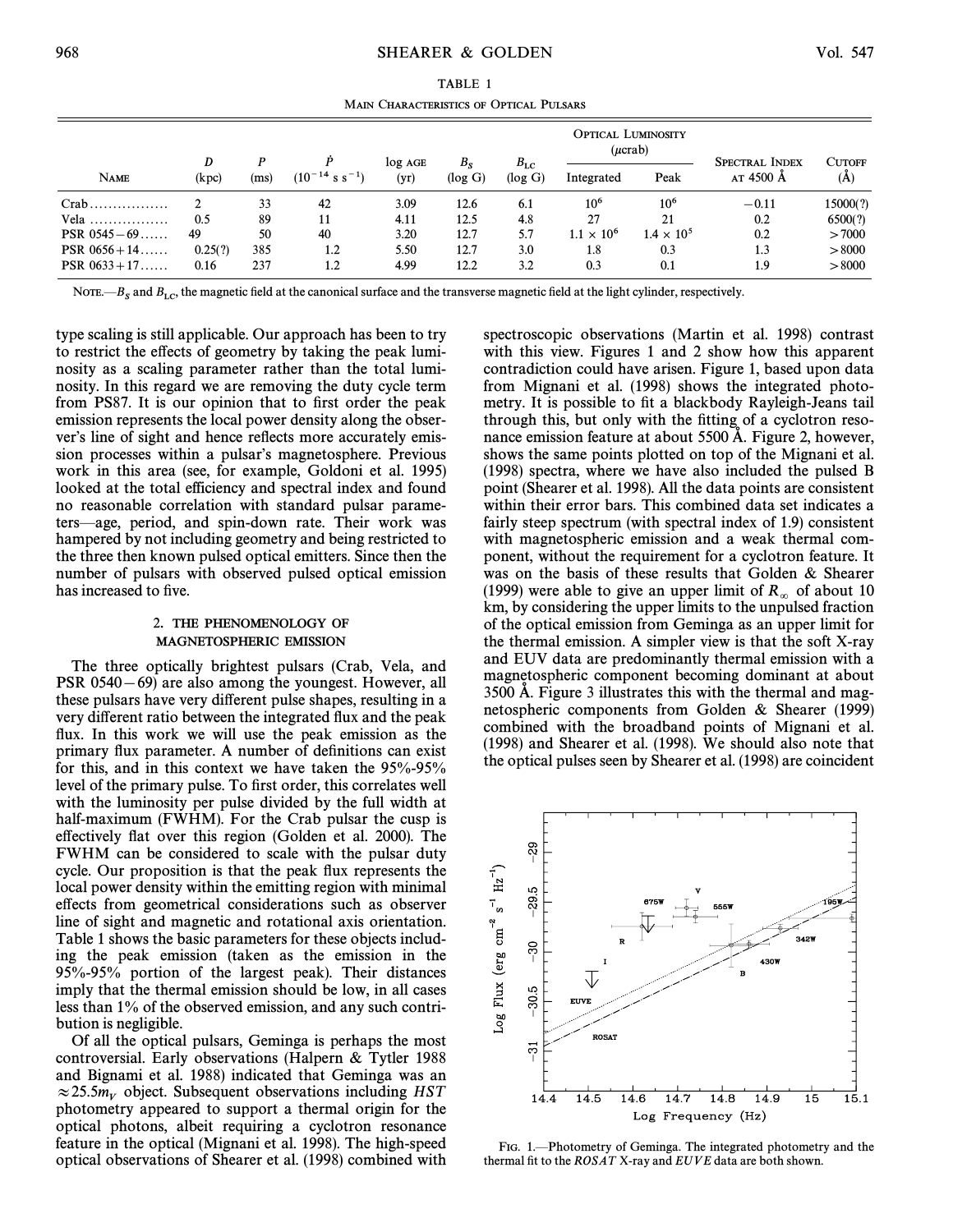

FIG. 2.-Spectra and photometry of Geminga. The spectrum taken from Martin et al. (1998) (solid line) and 1  $\sigma$  error limits (dotted line) are shown. Note the agreement between it and the integrated photometry from Fig. 1. B<sup>MAMA</sup> is the pulsed flux from Shearer et al. (1998), and other points are from Mignani et al. (1998) and Bignami et al. (1996).

with the observed  $\gamma$ -ray peaks. Clearly more spectroscopic data, particularly if temporally resolved, will be crucial to determining the exact mix of thermal and nonthermal emission.

As regards PSR  $0656+14$ , the pulsar is generally agreed to be predominantly a nonthermal emitter in the optical, becoming predominantly a thermal emitter at wavelengths shorter than about 3000  $\AA$  (Pavlov et al. 1997). However, there is a discrepancy between the radio distance based upon the dispersion measure and the best fits to the X-ray data. From the radio dispersion measure a distance of  $760 \pm 190$  pc can be derived, at odds with the X-ray distance of 250–280 pc from  $N_H$  Galactic models. Clearly more observations are needed to determine a parallax, both radio



FIG. 3.—Derived thermal and nonthermal components for Geminga. Also plotted are the broadband points from Figs. 1 and 2.

and optical. This discrepancy in distance leads to an ambiguity in the total luminosity. For this paper we have taken the lower distance measure.

In Table 1 we have indicated the peak flux normalized to the Crab pulsar. When comparing the individual pulsars, which will have a range of viewing angles and differing magnetic/rotation axes, we have to account for the viewing angle (related to the pulse duty cycle and separation) as well as the total flux. Furthermore, for each source we have to account for the shape of the pulsar's spectrum. For all the observed pulsars, with the exception of Vela, the low-energy cutoff is above  $7000 \text{ Å}$  (Nasuti et al. 1997). PS87 indicates for emission above the low-energy cutoff that the ratio of the fluxes from two different pulsars can be given by equation (1) if one ignores the effect of duty cycle and pitch angle (the suffixes refer to the individual pulsars). Here  $F_{v,n}$  refers to the flux at the observed frequency v for pulsar n. Similarly for the magnetic field strength,  $B$ , and period,  $P$ . The observed energy spectrum exponent is given by  $\alpha_n$ . The duty cycle can be accounted for by only considering the peak emission. The pitch angle is beyond the scope of this work and assumed to first order to be invariant. Equation (2)

shows the same formulation for the outer field case:  
\n
$$
\frac{F_{v,2}}{F_{v,1}} \propto \left(\frac{v_{1,0}}{v}\right)^{\alpha_2 - \alpha_1} \left(\frac{B_{2,0}}{B_{1,0}}\right)^{4-\alpha_2} \left(\frac{P_2}{P_1}\right)^{3\alpha - 9}.
$$
 (1)

Scaling to the transverse field would give  
\n
$$
\frac{F_{v,2}}{F_{v,1}} \propto \left(\frac{v_{1,0}}{v}\right)^{\alpha_2 - \alpha_1} \left(\frac{B_{2,0}}{B_{1,0}}\right)^{4-\alpha_2} \left(\frac{P_2}{P_1}\right)^3.
$$
\n(2)

Given the observed peak luminosities, we investigated the correlation between the peak emission and the surface field and the tangential light cylinder field. Figure 4 shows the relationship between the peak luminosity and the outer magnetic field,  $B_T$ , Goldreich-Julian current, and canonical  $B_T$ ,  $\Delta$  clear correlation is seen with all these paramage  $(P/2P)$ . A clear correlation is seen with all these parameters. In this paper we investigate the implications of a correlation between the peak luminosity and the transverse field. We accept that the strong correlation with G-J current would underpin both emission from polar cap as well as outer regions.

A weighted regression of the form, peak luminosity  $\propto B_T^{\beta}$ , was performed for the empirical peak luminosity leading to a relationship of the form peak luminosity  $\propto B_T^{2.86\pm0.12}$ ,<br>which is significant at the 99.5% level. Figure 5 shows the which is significant at the  $99.5\%$  level. Figure 5 shows the predicted peak luminosity from equation (2) against our observed peak luminosity accounting for the differing observed energy spectrum exponent at  $4500 \text{ Å}$ . The slope is  $0.95 \pm 0.04$  and significant at the 99% level. Importantly, we note that the flattening of the peak luminosity relationship with the outer field strength for the older, slower pulsars (see Fig. 4) is consistent with their having a signiÐcantly steeper energy spectrum than the younger pulsars (see Table 1). While, from PS87, it is possible that this indicates that the emission zone is optically thick at these frequencies, alternatively it might reflect a larger emission region for these pulsars compared to the younger ones. We also note that the generation parameter concept (Wei, Song, & Lu 1997) indicates that the  $\gamma$ -ray spectral index scales with the average number of generations within the  $e^+/e^$ cascade. Our observed correlation between peak luminosity and age (which linearly scales with the generation parameter) and similarly between spectral index and age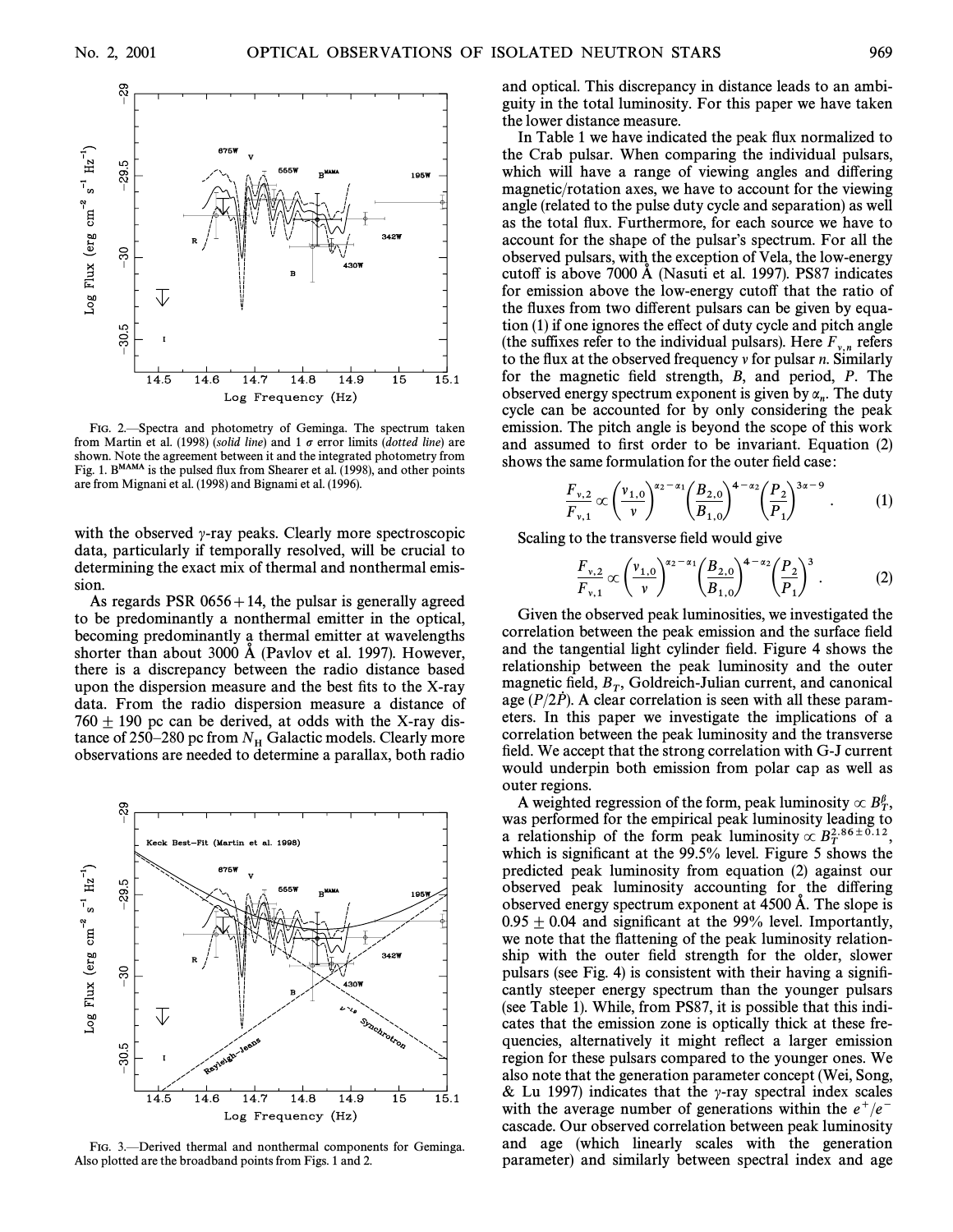

FIG. 4. Peak optical luminosity vs. light-cylinder field, Goldreich & Julian current, and canonical age. Also shown is the efficiency of the peak emission against age. The peak luminosity has been normalized to the Crab pulsar. The error bars represent both statistical errors from the pulse shape and uncertainty in the pulsar distance.

indicates a link between optical luminosity and  $\gamma$ -ray luminosity phenomena.

We note as well as that similar trends can be seen in  $\gamma$ -rays. Figure 6 shows the correlation between the peak  $\gamma$ 



FIG. 5.—Predicted peak optical luminosity from eq. (2) vs. observed peak emission. Also shown is the weighted fit described in the text. The weighting was based upon the observational uncertainties in flux and distance.



FIG. 6.-Peak  $\gamma$ -ray luminosity vs. light-cylinder field, Goldreich & Julian current, and canonical age. Also shown is the efficiency of the peak emission against age. The peak luminosity has been normalized to the Crab pulsar. The  $\gamma$ -ray peak luminosity has been inferred from Fierro et al. (1998), Thompson et al. (1996), and Thompson et al. (1999).

emission as a function of transverse field. This indicates a regression of the form peak y luminosity  $\propto B_T^{0.86\pm0.17}$ , sig-<br>nificant at the 99.3% level, consistent with the observed nificant at the 99.3% level, consistent with the observed steeper distribution seen in high-energy  $\gamma$ -rays (see Table 2) and eq. [2])

It seems clear both from polarization studies (Smith et al. 1988; Romani & Yadigaroglu 1995) and from this work that we expect that the optical emission zone is sited toward the outer magnetosphere. Timing studies of the size of the Crab pulse plateau indicate a restricted emission volume  $(\approx 15 \text{ km in lateral extent})$  (Golden et al. 2000). Importantly, the simple relationships we have derived here indicate that there is no need to invoke complex models for this highenergy emission. Observed variations in spectral index, pulse shape, and polarization can be understood in terms of geometrical and absorption factors rather than differences in the production mechanism.

Combining our results and those of Goldoni et al. (1995), we can begin to understand how the high-energy emission process ages. Goldoni et al. (1995) compared the known spectral indices and efficiencies in both the optical and  $\gamma$ -ray regions. They noted that the spectral index flattened with age for the  $\gamma$ -ray pulsars while the reverse was true for the optically emitting systems. They also noted a similar trend reversal for the efficiency, with the  $\gamma$ -ray pulsars becoming more efficient with age. We note (see the bottom panel in Figs. 4 and 6) a similar behavior with the peak emission. From the temporal coincidence between the  $\gamma$ -ray and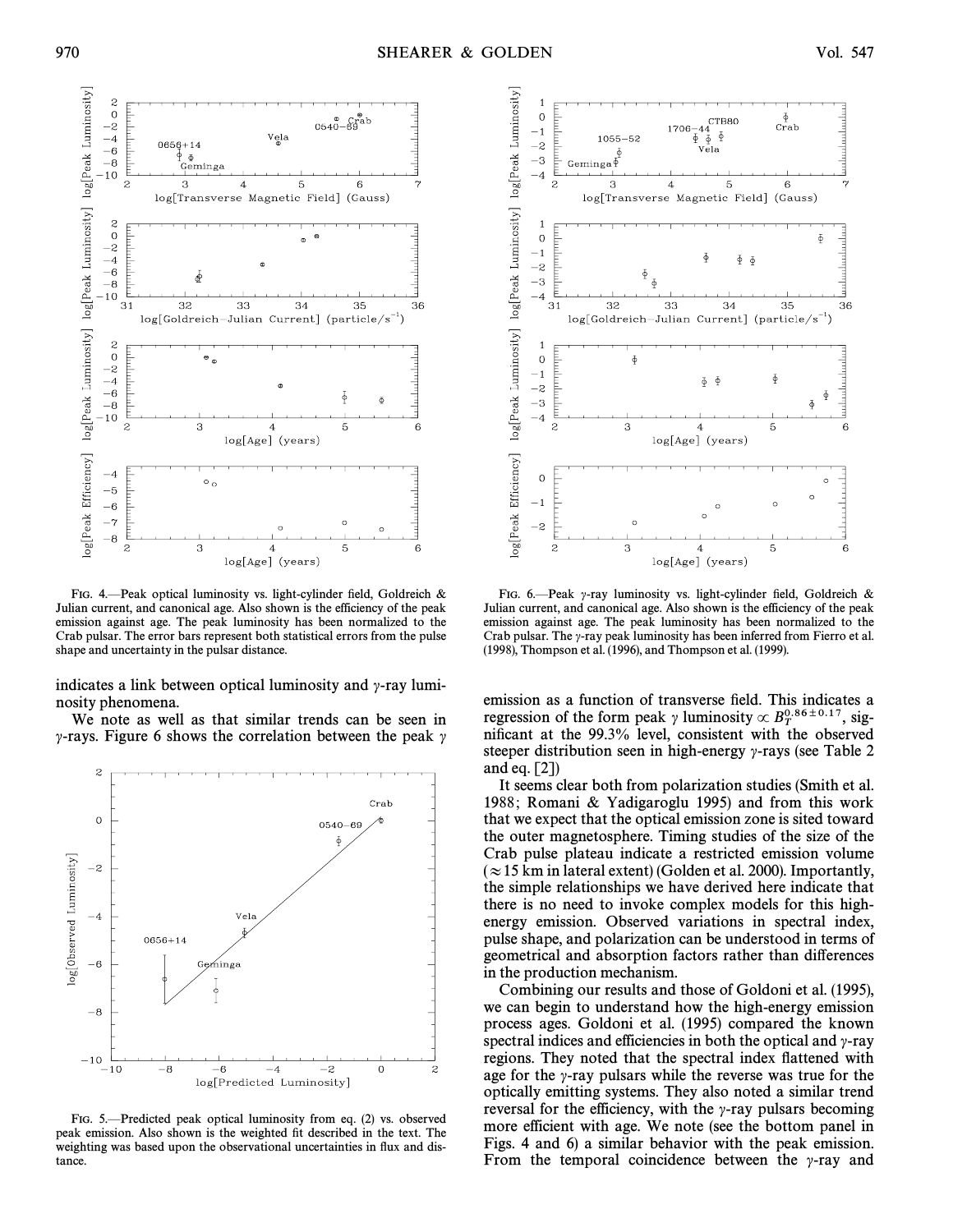| MAIN CHARACTERISTICS OF y-RAY PULSARS |                |      |                               |         |              |                                |        |                       |  |
|---------------------------------------|----------------|------|-------------------------------|---------|--------------|--------------------------------|--------|-----------------------|--|
|                                       | D              | P    | P                             | $B_{S}$ | $B_{\rm LC}$ | y-RAY LUMINOSITY<br>$(Crab=1)$ |        |                       |  |
| <b>NAME</b>                           | (kpc)          | (ms) | $(10^{-14} \text{ s s}^{-1})$ | log G   | log G        | Integrated                     | Peak   | <b>SPECTRAL INDEX</b> |  |
| $Crab$                                | $\mathfrak{D}$ | 33   | 42.1                          | 12.58   | 5.97         |                                |        | 2.15                  |  |
| Vela                                  | 0.5            | 89   | 12.5                          | 12.53   | 4.64         | 0.0480                         | 0.0299 | 1.70                  |  |
| <b>PSR</b> 1055-52                    | $0.5 - 1.5$    | 197  | 0.6                           | 12.03   | 3.11         | 0.0124                         | 0.0037 | 1.18                  |  |
| <b>PSR</b> 1706-44                    | 2.4            | 102  | 9.3                           | 12.49   | 4.42         | 0.1380                         | 0.0368 | 1.72                  |  |
| PSR $0633 + 17$                       | 0.16           | 237  | 1.1                           | 12.21   | 3.05         | 0.0019                         | 0.0008 | 1.50                  |  |
| PSR $1951 + 32$                       | 2.5            | 40   | 0.6                           | 11.69   | 4.86         | 0.0500                         | 0.0187 | 1.74                  |  |

NOTE.— $B_s$  and  $B_{LC}$  the magnetic field at the canonical surface and transverse magnetic field at the light cylinder, respectively.<sup>4</sup> <sup>a</sup> For  $E > 100$  MeV.

optical pulses, it seems likely that the source location is similar for the twp mechanisms. One explanation is that we have a position whereby from the same electron population there are two emission processes—expected if we have curvature for the  $\gamma$ -ray photons and synchrotron for the optical ones. It seems likely that the optical photon spectrum has been further modified to produce the reversal in spectral index with age. The region over which the scattering can occur would scale with the size of the magnetosphere and hence with age. With the outer magnetosphere fields for these pulsars being less than  $10^6$  G, electron cyclotron scattering is not an option. However, synchrotron selfabsorption could explain the observed features. In essence we would expect the most marked flattening to be for the Crab pulsar, where the outer field strengths are of order  $10<sup>6</sup>$ G, and less so for the slower and older systems.

These results (both optical and  $\gamma$ -rays) are consistent with a model where the  $\gamma$  and optical emission is coming from the last open-field line at some constant fraction of the light cylinder. The drop in efficiency with age for the production of optical photons points toward an absorbing process in the outer magnetosphere. Clearly more optical and  $\gamma$ -ray observations are needed to confirm these trends.

### 3. CONCLUSION

We have shown that the peak optical luminosity is the key important parameter that scales with other observed pulsar attributes. We note that similar behavior can be seen in the  $\gamma$ -ray regime. To first order we confirm that the model first proposed by Pacini (1971) still has validity. There is a proviso that there is a strong correlation with the Goldreich-Julian current which underpins both Pacini scaling and other models. From a more detailed analysis of the EGRET database McLaughlin  $\&$  Cordes (2000) showed a similar functional form to our derived relationship for the total luminosity against period and surface magnetic field. We also show in Table 3 what the expected luminosity would be from a number of  $X$ - and  $\gamma$ -ray-emitting pulsars. We have chosen these on the basis of their known duty cycles in the high-energy regime. We have also considered the expected flux from the anomalous X-ray pulsars, a class of magnetars. If the observed P and  $\dot{P}$  relationship can be interpreted in the same way as for normal pulsars to derive a canonical surface field, then we can estimate what the expected luminosity of these objects would be. The derived luminosity is very low—a reflection of the weak lightcylinder field. A recent VLT observation (Hulleman et al. 2000) has found no optical candidates down to 25.5 UBVRI magnitude—consistent with no magnetospheric emission and predominantly thermal output. Problems remain, however, as to the source of the thermal emission. We note that, in the outer magnetosphere of these objects, the magnetic field is far too weak for optical nonthermal emission processes.

Of crucial importance in the future will be the determination of the low-energy cutoff and the polarization sweep through the optical pulse. Also of interest will be the shape of the pulse—in particular the size of any plateau which scales as the size of the emission zone. Optical observations of millisecond pulsars will also be important, to see if they follow the age or field trends noted here. Of interest in this regard is the result from X-ray observations which indicate that the luminosity of millisecond pulsars scales in a similar fashion to that of normal pulsars (Becker  $&$  Trümper 1997). All of these parameters are measurable with existing and emerging technologies and telescopes.

TABLE 3 PREDICTED LUMINOSITY OF  $X$ - AND  $\gamma$ -RAY-EMITTING PULSARS

| Name                   | D<br>(kpc) | (ms)  | $(10^{-14} \text{ s s}^{-1})$ | $B_{S}$<br>(log G) | $B_{\rm LC}$<br>(log G) | Duty Cycle | <b>Predicted Luminosity</b><br>$(\mu$ crab) |
|------------------------|------------|-------|-------------------------------|--------------------|-------------------------|------------|---------------------------------------------|
| <b>PSR</b> $1055 - 52$ | 1.5        | 197   | 0.6                           | 12.03              | 3.11                    | 0.2        | 0.01                                        |
| <b>PSR</b> $1706 - 44$ | 1.8        | 102   | 9.3                           | 12.49              | 4.42                    | 0.14       | 35                                          |
| <b>PSR</b> $1951 + 32$ | 2.5        | 40    | 0.6                           | 11.69              | 4.86                    | 0.08       | 670                                         |
| PSR $1821 - 24(M28)$   | 5.1        |       | $1.1^{-4}$                    | 9.3                | 5.8                     | 0.1        | $0.3 - 1 \times 10^6$                       |
| PSR $J2322 + 2057$     | 0.78       | 4.8   | $7.0^{-7}$                    | 8.3                | 4.2                     | 0.3(?)     |                                             |
| $1E$ 1841 $-045$       |            | 11770 | 4700                          | $\approx$ 15       | $-2$                    | 0.5?       | $\ll 10^{-10}$                              |

NOTE—The duty cycle has been estimated from  $\gamma$ -ray observations. Also included are the nearby millisecond pulsar PSR J2322+2057 (Nice et al. 1993) and the anomalous X-ray pulsar 1E 1841 - 045 (Vasisht & Gotthelf 1997).